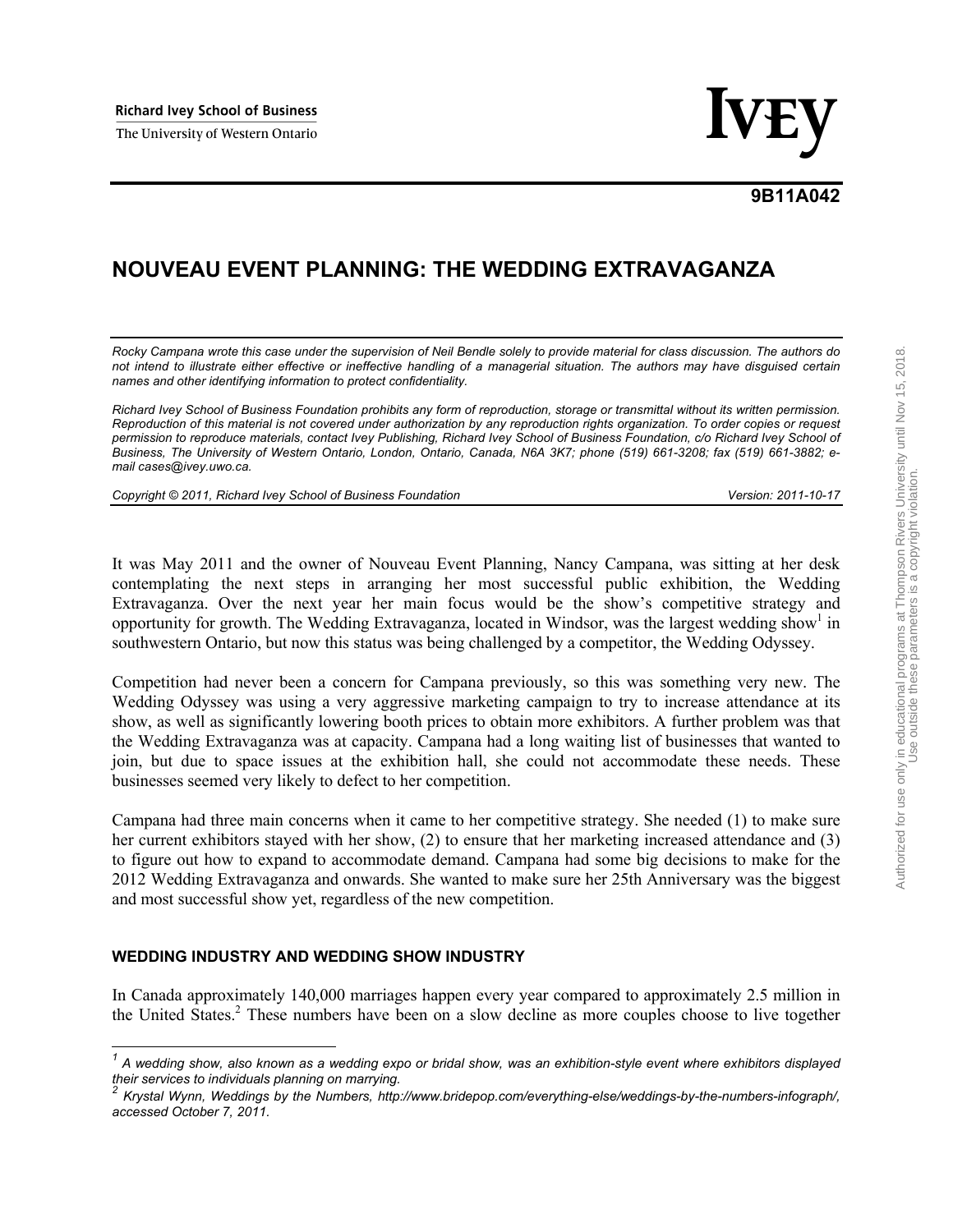without a formal ceremony. Despite this, the Canadian wedding industry remains sizable, valued at \$4 billion dollars.<sup>3</sup> The industry is composed of many business enterprises including florists, printers, photographers, transportation drivers, musicians, decorators and planners. The value also includes the amount spent by guests for gifts from the wedding registry and major purchases connected to the marriage. The average cost for all these services totaled an average of \$20,129 in 2010. This cost was expected to have increased in 2011 to \$23,330<sup>4</sup> (Exhibit 1 shows the expected breakdown of costs for a typical wedding in Canada during 2011).

Windsor and Essex County had a population of approximately 615,000 in 2010. Couples were the main demographic interested in attending wedding shows based in the city, whose wedding industry was slightly different than in the rest of Canada. Windsor's Marriage Licence Bureau has shown a greater than average decline in the number of marriage certificates issued over the last five years. This was mainly due to the poor economy in the city and the overall recession in Canada, which meant that brides and grooms were postponing their wedding date or had moved out of Windsor completely. Exhibit 2 shows the number of marriage licences issued by the City of Windsor.

Currently, there was no "one stop" for affordable wedding services. Those planning a wedding needed to research and find each service individually. Ultimately, wedding shows provided brides a venue in which all the wedding related businesses displayed their services under one roof. In the United States 34 per cent of brides indicated they used a wedding event as a primary source for their entire wedding needs (Exhibit 3) while 80 per cent of brides reported that they had attended a wedding show.<sup>5</sup> Wedding shows produced two main sources of revenue. The main source of revenue for a show producer was from booth sales and exhibitor services. Booth prices ranged from \$500 to \$5,000 depending on the size and location of the booth in the venue. (Such prices also depended upon the show's location; for example, those in Toronto had a far greater booth price than those in smaller cities such as Windsor). Furthermore, exhibitors were charged for extra services such as being show sponsors, advertising in the show's official magazine or having a link on the show's website. The objective of all these services was to provide the businesses with greater exposure to those attending the exhibitions. The other main source of income for wedding show producers was from admission, which again depended mainly on the geographic location of the show and which could range from \$5 to \$25 per person.

An interesting dynamic in the wedding show industry was the need to satisfy both exhibitors and show attendees. This relationship worked symbiotically. In order for exhibitors to return to a show, they had to feel it was a success. This perception of success was driven mainly by the number of brides that attended the show and from this how many bookings or leads the exhibitors received from the show. The other components exhibitors looked for were professional management of the show and its reputation in the community. The wedding show producers generally considered the number of brides or decision-makers<sup>6</sup> that attended the show the most important metric of success, with total attendance being the second most important. The wedding show producers were well aware that without brides no exhibitor would pay to attend.

Getting brides through the door was very important. This ensured that making brides aware of the show times and dates was critical. This was done though several methods including radio and newspaper advertising and advertising at exhibitors' stores. Further efforts included offering coupons giving a reduced

 *3 Statistics Canada: Marriages, 2006 84F0212XPB.* 

*<sup>4</sup> "Wedding Trends in Canada" Wedding Bells Magazine, http://www.weddingbells.ca/results, accessed May 20, 2011* 

*<sup>5</sup> Trend Talk on Bridal Shows, October 24, 2010, http://www.theweddingreport.com, accessed March 28, 2011* 

*<sup>6</sup> Brides were most commonly the primary decision-maker when planning a wedding, but other decision-makers included males in a partnership, grooms and family members if the bride was out of town.*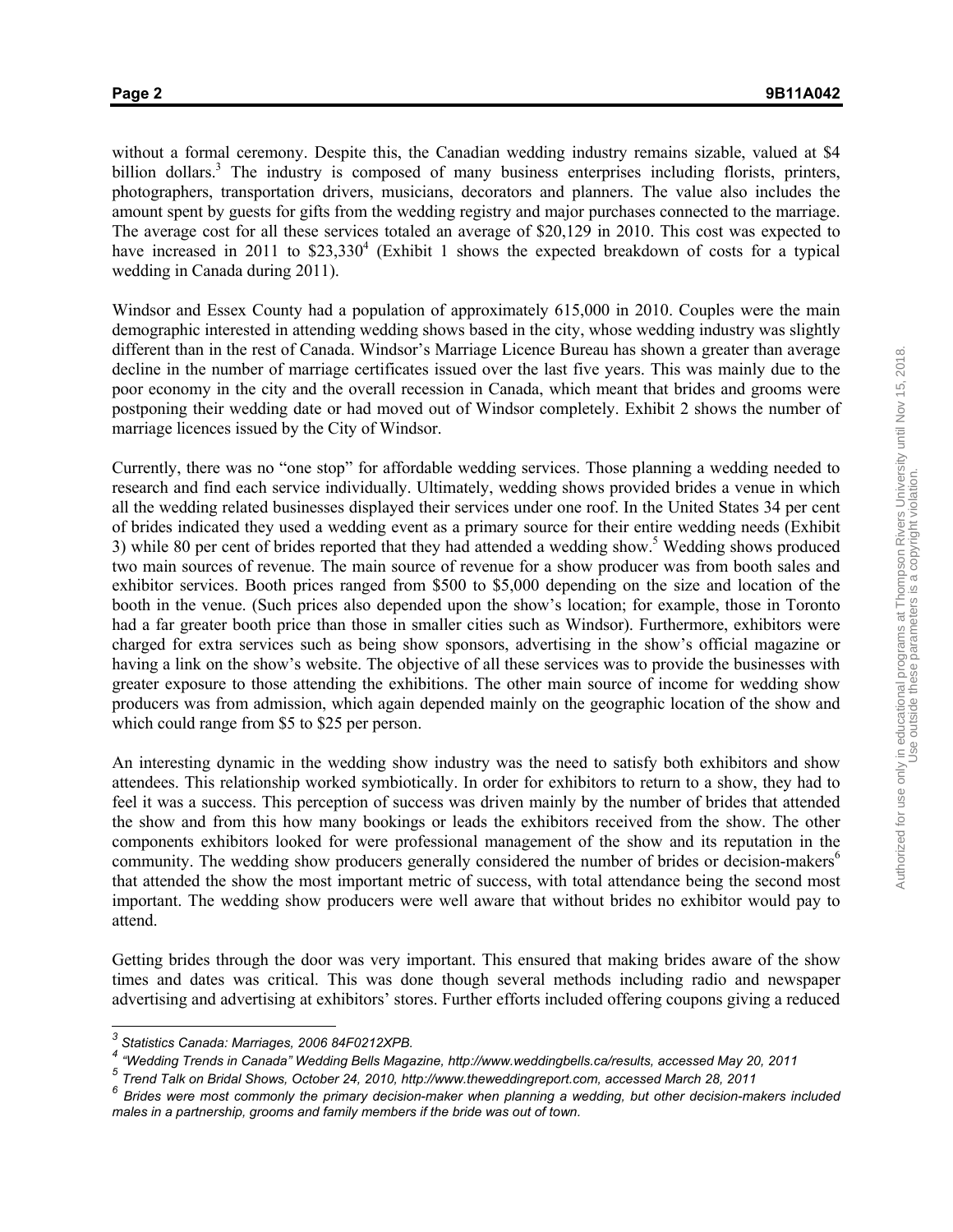admission price and email registration online. The features of the show were publicized to attract many brides to attend. Some of these features were prizes (e.g., a honeymoon), fashion shows,<sup>7</sup> and giveaways such as wedding magazines. Finally, the variety and number of exhibitors was often highlighted to emphasize how important the show was for attendees. Brides and decision-makers found it ideal to be able to find all their wedding needs at the show they attended, as well as able to experience unique options for their wedding.

#### **NOUVEAU EVENT PLANNING**

Nancy Campana started Nouveau Event Planning (Nouveau) in 1987 when she noticed a need for corporate event planning and consumer trade shows in the Windsor and Essex County region. Campana was a graduate of the Fashion Merchandising program at Fanshawe College in London, Ontario and had returned to her hometown in Windsor to be with her partner. Her first company was called Fashion Strategies. While trying to expand that business, she looked for a wedding expo in Windsor and noticed there was none available. This prompted her to start the Wedding Extravaganza. She also got involved in planning events for companies that needed their grand openings, company parties or corporate events organized.

Campana incorporated this event planning business and expanded the breadth of services she offered. She was the sole owner and operator of Nouveau, which was now the largest and longest established event planning business in Windsor. She contracted staff on an "at need" basis and hired part-time workers for her events. Nouveau offered corporate event planning and logistics planning for some of the largest organizations in Windsor including Caesars Windsor (part of the Caesars Entertainment group bringing in yearly revenues of 8.9 billion), Ivanhoe Cambridge (one of the largest property management firm owning more than 100 shopping centers across 4 continents) and CAW Local 444 (representing more than 4500 auto workers as well other many other local employers). Nouveau quickly expanded into organizing consumer exhibitions, such as a boat show and kids' show. The most important consumer events the company produced were the Wedding Extravaganza and the Fall Wedding Event. The Fall Wedding Event was also a wedding expo but on a much smaller scale than the Wedding Extravaganza. The smaller show, which ran only on Wednesday and Thursday nights, occupied just one floor of an exhibition hall and housed just over 100 exhibitors. It featured a very informal fashion show in the main hall as well as five mini reception halls decorated by several exhibitors. While the Fall Wedding Event clearly did not offer the full range of services that the Wedding Extravaganza offered many customers seemed to like its smaller, quainter feel. The event also gave brides who were engaged after January the opportunity to start planning their wedding in the fall.

#### **THE WEDDING EXTRAVAGANZA**

 $\overline{\phantom{a}}$ 

Nouveau's main source of income was the Wedding Extravaganza. The largest wedding show in southwestern Ontario, it made 60 per cent of the company's profits. The show started in 1988 with 50 exhibitors in one room, and by 2011 it had over 200 exhibitors spanning more than seven rooms and generated profits in excess of \$95,000. More than 2,000 people attended it each year, including 745 brides in 2009 and 645 brides in 2010. The rest were parents, grooms, people in the bridal party and friends.

*<sup>7</sup> A fashion show was produced and paid for by the show producer. It featured gowns, dresses, suits and flowers from different vendors in the show.*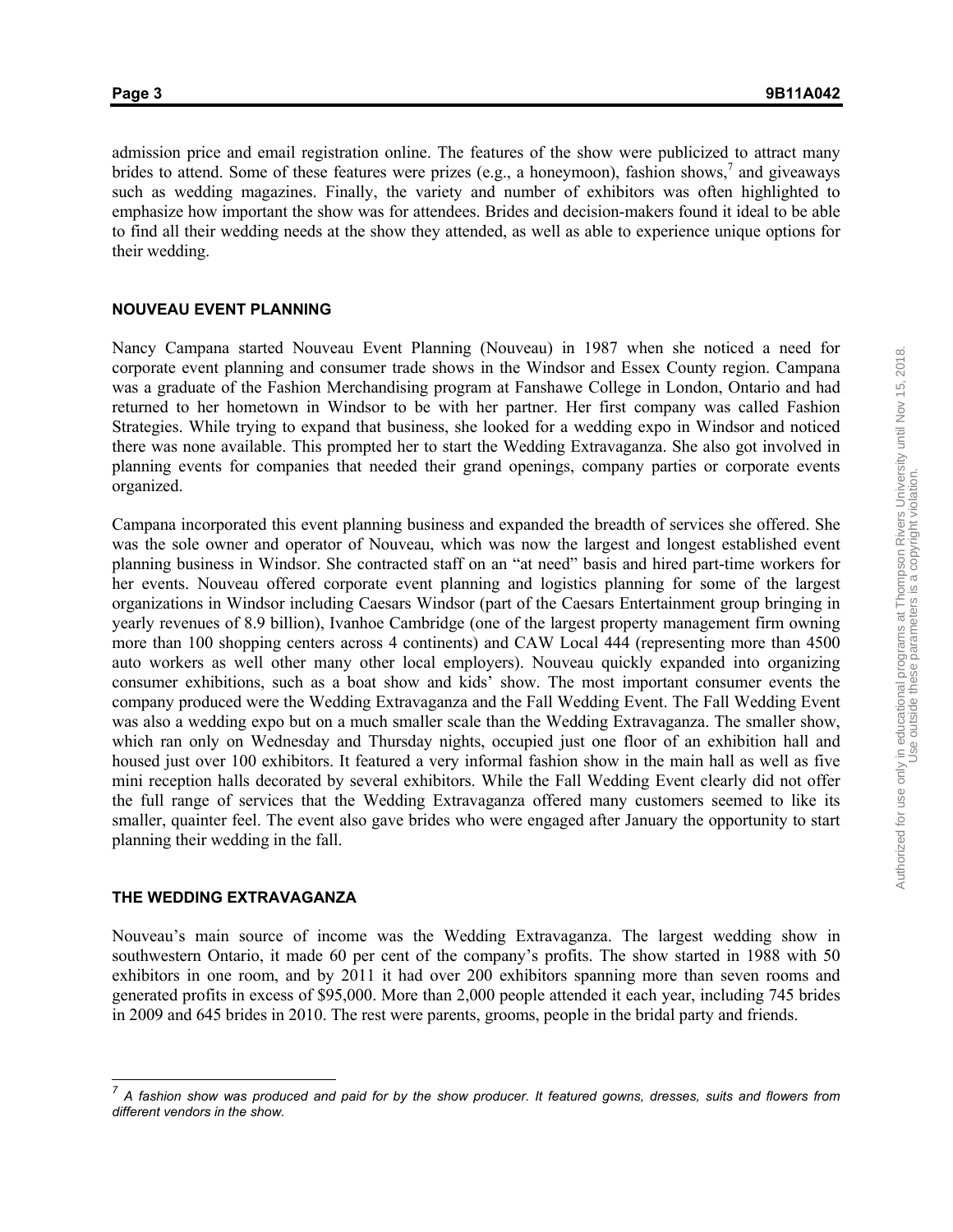$\overline{\phantom{a}}$ 

The Wedding Extravaganza was held on the Saturday and Sunday of the third weekend in January. It ran from 10 a.m. to 5 p.m. daily and was located at the Caboto Club of Windsor. Unlike many other cities, Windsor did not have a formal trade show facility, and the Caboto Club (the largest Italian club in southwestern Ontario) was the largest location to host the event. The club was also very central and easily accessible for anyone living in Windsor or surrounding counties. Admission for attendees was \$8 per person in 2011. (Admission had slowly increased over the last five years from \$5.) Due to the large expansion over the past 24 years, the show now used seven different rooms. Five rooms housed the 200 exhibitors, one room hosted the fashion show and one room featured entertainment for the grooms-to-be. The size of the event relative to the venue meant that not all the exhibitors were on the same level of the exhibition hall (see Exhibit 5 for the exhibition's floor plan).

Initially a significant amount of Campana's time was spent selling the show to exhibitors (see Exhibit 6 for the floor plan and pricing of the show). Fortunately, after gaining a positive reputation with businesses in Windsor, the show began to sell itself. Exhibitors had the option at the end of the show to reserve their spot from the current year or apply to be moved to a different location in the hall. More than half the exhibitors in the show reserved a space for the next year's show with a deposit given on the spot. If an exhibitor did not do this, the location could be taken by another business. Campana thought that it was very important to have a balanced mix of all the services provided in the wedding show industry. Therefore, there were some services that had a waiting list to get into the show. For example, the show was at capacity for the number of photographers, and there was a waiting list of more than 10 photographers wanting a booth. For some businesses, then, it was very important to make the decision to reserve a spot in the show immediately. Furthermore, given the floor plan some exhibitors sought "prime" booth locations. Though Campana worked diligently to ensure that brides made it through the entire show, many believed the best booths were on the main level. Thus, exhibitors were often competing for different spots in the exhibition hall.

Campana also offered many different services to exhibitors to try to increase their exposure to brides. A phone guide was given to every bride that attended the show, and exhibitors could choose to pay for different size advertisements in this. Furthermore, Campana owned three very successful domain names including weddingshows.com, weddingshows.ca and bridalshows.ca; exhibitors could link to those sites for a small fee. The show featured two fashion shows daily in which exhibitors could feature their products free of charge. Exhibitors had the option to donate prizes for brides to win.

Campana used a few different advertising methods to try to increase the number of people attending the show. The Wedding Extravaganza was advertised extensively in the *Windsor Star* and on various radio stations that covered different audiences. These promotions started 2 1/2 weeks before the show and were used heavily 1 1/2 weeks before the show. Postcards that also acted as a \$2 dollar discount coupon for the show were placed in every exhibitor's store. Additionally, each bride registered at the Fall Wedding Event or a previous Wedding Extravaganza show was mailed a postcard and emailed information about the next shows until their wedding date.<sup>8</sup> Finally, over the last few years Campana used Facebook, Twitter and YouTube to keep in touch with brides and showcase the different exhibitors and specials at the show.

Campana knew that not only was it important to get brides in the door but also to ensure they felt that their experience was worthwhile. It was not uncommon for brides to bring bridesmaids who were also likely to get married in the next few years. In order to ensure the best experience for them, Campana had added many features over the years. The fashion show she produced included a live band, more than 15 scenes of clothing and live dancing. Prizes were featured, including a grand prize of a honeymoon and more than 12 other major prizes offered by a variety of exhibitors. Furthermore, Jamieson Vitamins and *Wedding Bells* 

*<sup>8</sup> Brides often attended the show up to three years before their wedding date.*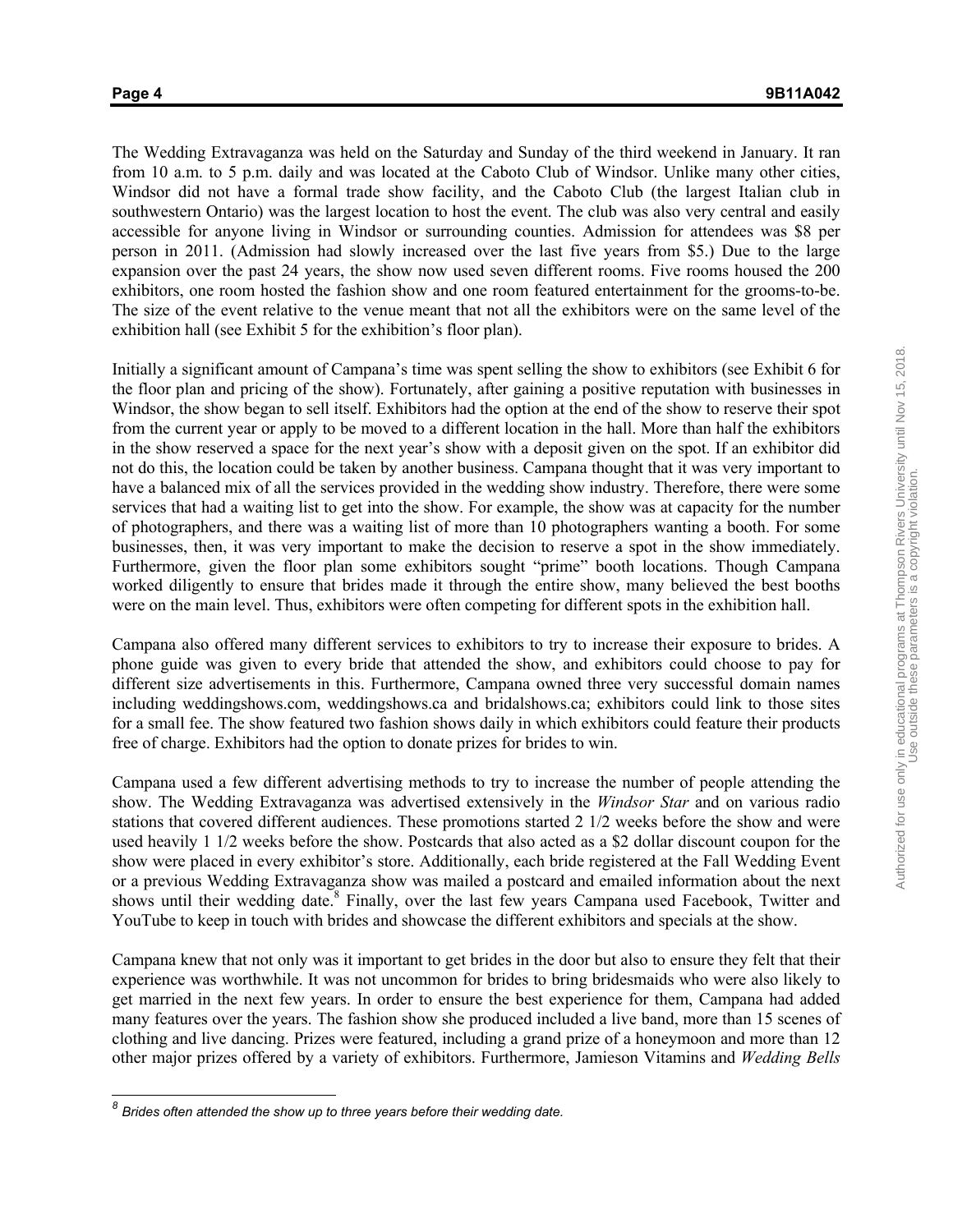*Magazine* were sponsors, and each bride left with a copy of the latest issue of the magazine and a bottle of Vitamin C (a combined value of \$20). The show also offered free valet parking and a "Chatham aisle" dedicated to businesses from the nearby Chatham region. Finally, there was a "Groom's Room" offering free food, entertainment, casino games and prizes donated by beer companies.

Since the show's inception, the Wedding Extravaganza was known as a premier exhibition for all wedding needs. Over the years Campana had built excellent relationships with exhibitors, and many of the companies in the show had been involved for over 20 years. Furthermore, exhibitors were often very happy with their results from the show. One exhibitor explained:

I purchased a booth in one of the downstairs locations at the Wedding Extravaganza. Though the booth cost my company \$600, I paid that off with two bookings immediately after the show. Furthermore, any other form of marketing could not meet the excellent exposure I got from the show.

Those getting married had come to know the show as an excellent opportunity to plan their wedding. The Wedding Extravaganza had a strong position serving the brides of Windsor and Essex county.

#### **THE WEDDING ODYSSEY**

The Wedding Odyssey started in 2001 when two former exhibitors from the Wedding Extravaganza decided they could produce a better show. These exhibitors adopted an aggressive marketing strategy to establish themselves in the market. One of their first decisions was to schedule the show the week immediately before the Wedding Extravaganza: on the Saturday and Sunday of the second week of January from 10 a.m. to 5 p.m. For the nine years it had been operating, the Wedding Odyssey was located at Windsor's Ciociaro Club, which was located on the city's outskirts, closer to the main highway into town and more accessible to some of Windsor's surrounding communities. This location thus tended to attract more brides from the Essex County region. Additionally, the venue allowed the exhibitors to be on a single floor, and the show producers advertised their show being "all on one floor, and less confusing." Admission prices were usually the same for both shows.

The Wedding Odyssey had no relationship with the Wedding Extravaganza, and the rival shows competed for a similar pool of brides and exhibitors. Indeed, there were some years where representatives of the Wedding Odyssey would attend the Wedding Extravaganza to try to recruit exhibitors.

The show's producers used a very aggressive strategy to try to obtain both exhibitors and attendees. They published a set of prices similar to the Wedding Extravaganza (Exhibit 7), but in order to get exhibitors in the show, they gave deep discounts on their booths. Campana heard rumours that sometimes booths were given away for free to increase the number of exhibitors.

In its first eight years, the Wedding Odyssey struggled to compete with the Wedding Extravaganza. Campana heard from exhibitors that they viewed the Wedding Odyssey as a poor quality production and from brides that they were not impressed with the selection of exhibitors at the Odyssey. The Wedding Odyssey thus proved little threat to the Wedding Extravaganza. Indeed, by contrast, the presence of the Wedding Odyssey helped highlight just how prestigious and well-organized the Wedding Extravaganza was. But this changed as the Wedding Odyssey's two owners argued. In 2009 one of them left the company, and the other radically altered the way it did business. The show's advertising and website became very appealing, and the management became more professional. Furthermore, the Wedding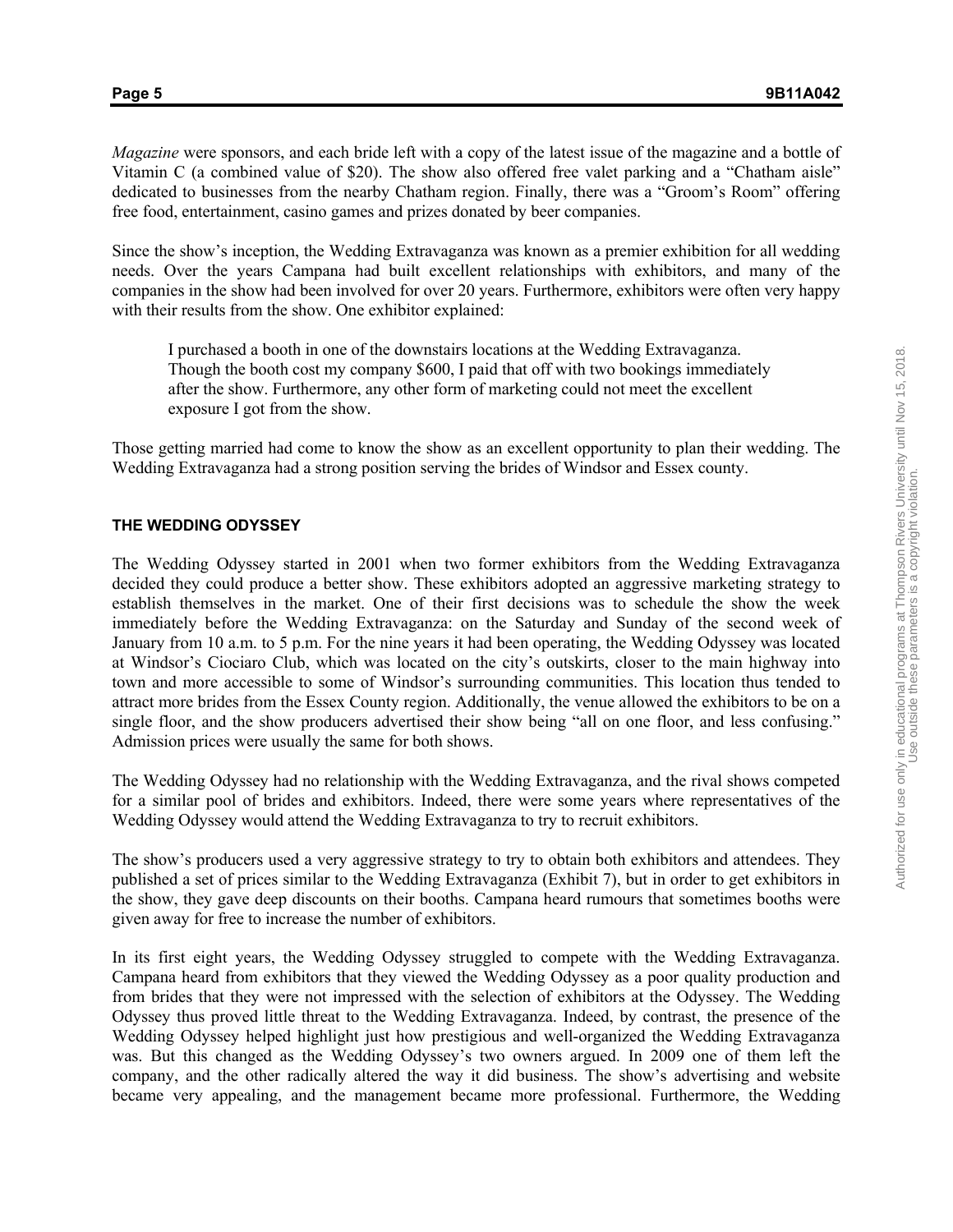Odyssey started to use large billboards to promote its show. Its advertising was now brought up to par with that of the Wedding Extravaganza.

Campana felt that the advertising used by the Wedding Odyssey tried to confuse brides into thinking that it was actually the Wedding Extravaganza. By using phrases such as "one of the largest wedding shows in Windsor and Essex County," "Windsor's Best Wedding Show" and "one of the longest running trade shows south of Toronto," brides often thought they were going to the Wedding Extravaganza. One bride noted:

I went to the Wedding Odyssey thinking it was the one my sister went to 10 years ago. I didn't realize there were two shows. I saw an advertisement for the Odyssey and just assumed that was it. I then saw advertisements the week before the Wedding Extravaganza and realized that I had gone to a different show.

Adding to the confusion, the Wedding Odyssey tried offering the same features as the Wedding Extravaganza. It gave *Today's Bride* magazine to every bride (this was *Wedding Bell's* competition in the magazine industry), had a fashion show at the same times as the Wedding Extravaganza, offered similar prize packages, charged the same admission, offered \$2 discount postcards (Exhibit 7) and used the same process to register brides. Indeed, the Wedding Odyssey appeared happy to imitate the Wedding Extravaganza's strategies. Campana would come up with unique new concepts, and the other show would have it by the next year. For example, in 2009 the Wedding Extravaganza featured the "Groom's Room" where the groom-to-be could go watch a football game, play video games, order drinks at the bar and enjoy hors d'oeuvre. By 2010 the Odyssey had that same feature.

From its shaky inception in 2001, the Wedding Odyssey was doing far better by 2011. Since adopting its new management, the show was becoming a worrisome competitor for the Wedding Extravaganza. The number of brides and exhibitors attending the Wedding Odyssey was increasing, and the show offered almost exactly the same features as the Wedding Extravaganza. Campana felt that she still offered a superior show, but exhibitors seemed happy to attend the Wedding Odyssey to gain exposure with the brides.

#### **OTHER COMPETITION**

Campana was also concerned about other competition that had cropped up over the years and that she believed had been cutting down on the number of brides attending her shows. With its increasing popularity over the last 10 years, many brides were consulting the Internet to research vendors. Websites such as everythingwedding.ca provided brides with vendor information, pictures of weddings, information for do-it-yourself brides and wedding planning tips. These sites were gaining in popularity for brides looking for ways to research their wedding. Another company called Bridal Confidential (bridalconfidential.com) provided a magazine and website featuring local vendors and wedding information.

In addition, A Perfect Day Planners (www.aperfectdayplanners.com/) provided four-hour seminars on how to plan and create a wedding. These seminars had vendors available on site to consult with brides as well as professional wedding planners. They were positioned as the perfect workshops for do-it-yourself brides and those looking to plan their own weddings.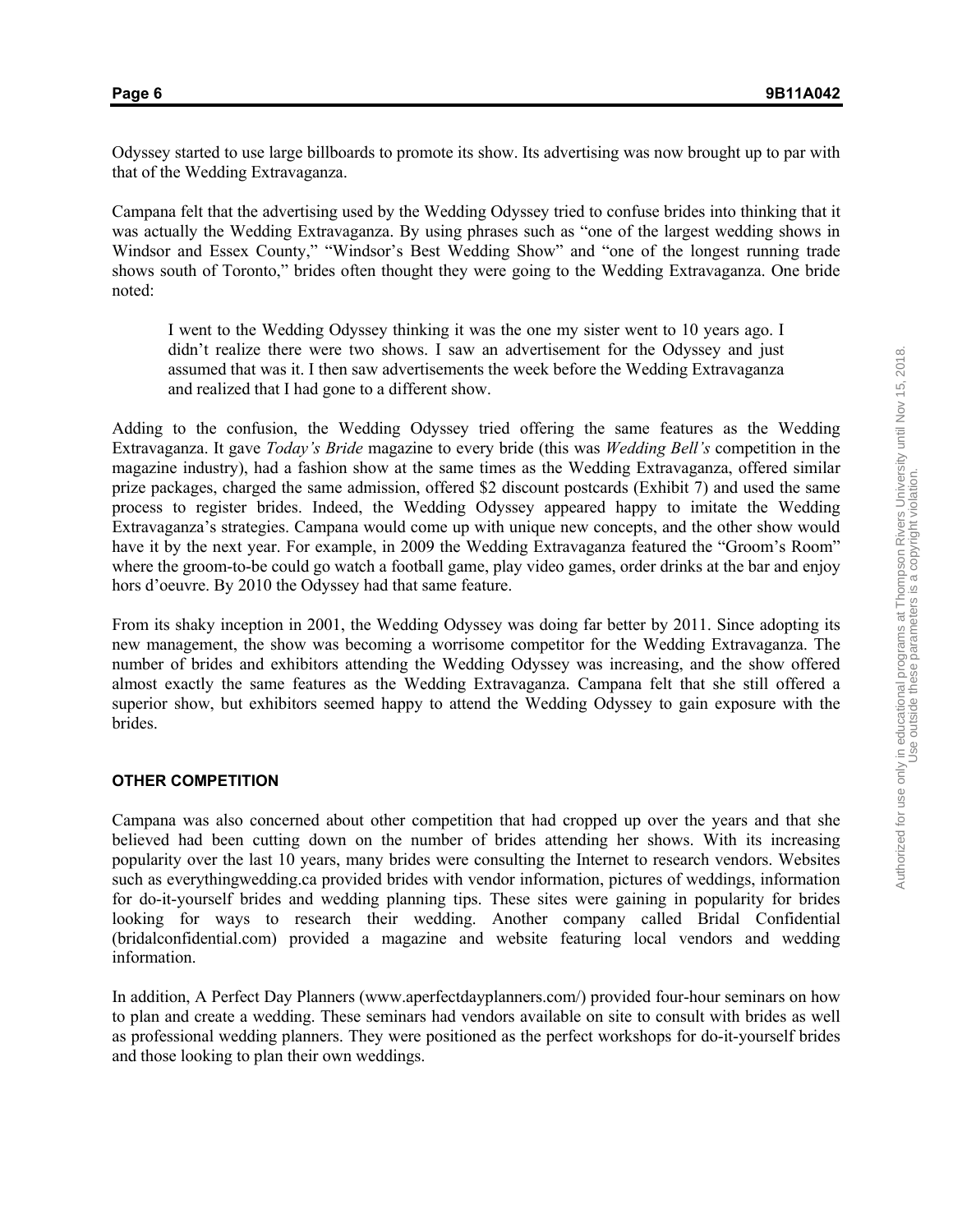Finally, small wedding shows at different venues kept cropping up in the city every so often. Though the success of these shows was minimal. Campana felt that the sheer amount of shows Windsor had available might be diluting the significance of the Wedding Extravaganza. Campana even wondered if her own Fall Wedding Event was starting to affect the number attending the Wedding Extravaganza.

#### **POTENTIAL STRATEGIES**

When the Wedding Odyssey first started, Campana was nervous that it could affect her attendance and the number of exhibitors in her show. The first year she made some major changes to her strategy. She doubled her advertising budget and ensured she had exclusivity deals with her major advertisers (radio and newspaper). Both radio and newspaper partners signed a deal with her saying they would not sponsor the other show as long as the Wedding Extravaganza used only their services. Campana also started advertising earlier than in previous years.

Another major change Campana made was purchasing easily recognizable websites like weddingshows.com. Campana knew the word odyssey was difficult for people to remember and spell, and she felt that these new domain names would prompt brides to visit her webpages. Furthermore, she invested a significant amount in overhauling her website and improving the company's graphic design to ensure the Wedding Extravaganza appeared very professional and to help distinguish it from any other show.

Finally, Campana changed her branding strategy. She used the term "The Big One" to reference the Wedding Extravaganza in all advertising. She also coined the phrase "Don't book anything for your wedding until you attend The Big One." It was her hope that by using these two phrases people would be able to identify the Wedding Extravaganza over her competition. Campana's strategy seemed to work, and exhibitors would always remind brides to go to "the Big One."

But Campana knew it was time to make some changes to her strategy. The Wedding Odyssey was getting more attendees each year, increasing both the number of exhibitors and the overall prestige of its show. In the long term this would surely have an impact on her business. There were a few options that she considered viable for the Wedding Extravaganza.

One option was to modify the fashion show. Over the years attendance at the fashion show was decreasing. Fewer and fewer brides were finding it valuable to sit through a one-hour, fully choreographed show. Instead, Campana thought about changing the fashion show room into an exhibition hall with exhibitors, mannequin models displaying dresses and a mini fashion show. This would be like an interactive Wedding Room, and Campana envisioned her exhibitors having interactive displays, food and wine sampling, and performers in this room. This could increase by 10 to 15 the number of exhibitors that could be accommodated. Campana believed this would also improve the traffic flow of the show, as well as offer another unique experience. One thing she did worry about was how some exhibitors might perceive this change. She did not want it to appear that she was cutting the show to decrease costs. As well, many exhibitors loved the exposure they got from a fully choreographed fashion show. Finally, she feared this change would be an easy point for the Wedding Odyssey to attack in their advertising.

Campana also wondered if she could use a fresh mind to generate ideas. She had been doing the show for the last 24 years on her own, and she considered hiring a full-time staff member to oversee the show while she focused on Nouveau's other business. This person would hopefully be able to bring in new ideas and keep the show fresh. Campana knew that the wages for this employee, approximately \$30,000 per year,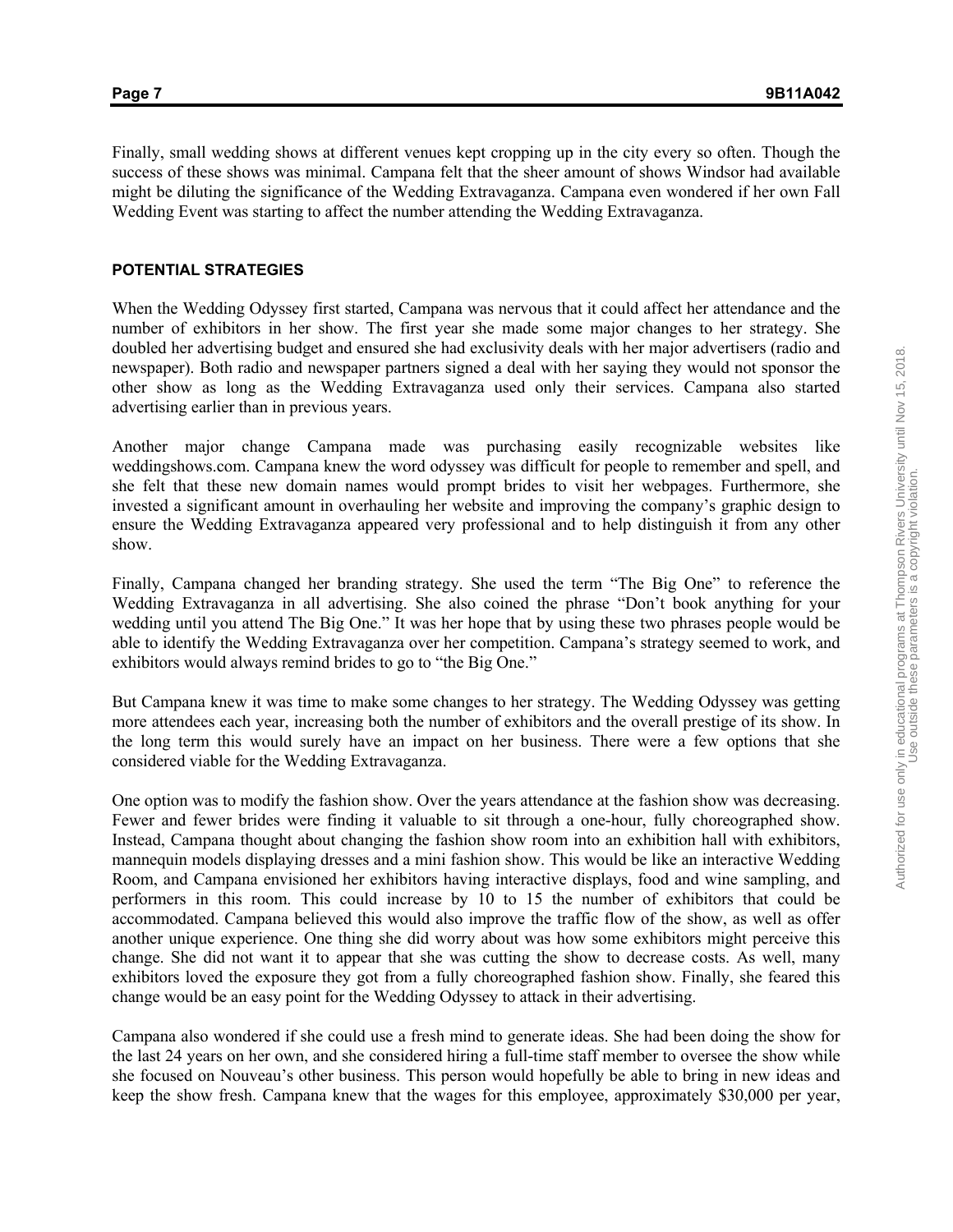would have to be met by increasing revenues. The job description for the new hired individual would include:

- increasing customer retention through quarterly communications,
- increasing revenue by improving advertising on the weddingshows.com website and increasing exhibitor presence on it,
- increasing the profit from a larger show directory, and
- increasing revenue through other fresh and innovative ideas.

An alternative to expanding the show was to change its date. What would happen if she got aggressive and moved her show to the same weekend as the Wedding Odyssey? She knew that out of her competitor's 133 exhibitors, 66 were in both shows. Her customer surveys suggested that most exhibitors would choose her show, reducing Wedding Odyssey to around 70 exhibitors. Furthermore, it would be impractical for the Wedding Odyssey to move their show up another weekend closer to New Years. But Campana was also concerned that the Wedding Odyssey would move to the third weekend if they got wind that she was going head-to-head with them. Campana was also concerned about confusing brides even more than they already were about which show was which.

Campana could look for a new exhibition hall in order to increase the number of exhibitors. Given the waiting list, she knew there was room to expand, but unfortunately there was no larger venue in Windsor. Caesars Windsor (casino and hotel) recently opened a new exhibition hall, consisting of one large room with space for around 200 exhibitors. Perhaps Campana could start a third wedding show in that hall during the same week as the Odyssey. She knew many of the exhibitors liked the exposure they got from both shows regardless of the quality of the Wedding Odyssey. She wondered if it would be a good option to start a new show to go head-to-head with the Wedding Odyssey and try to force it to close by taking its exhibitors.

Another, more extreme option was to sell the show. The wedding industry had changed over the last five years, as well as Windsor's economy. Show attendance had appeared to peak and was on the decline. Furthermore, brides were not booking services at the show the way they used to. Campana thought the Wedding Extravaganza might be at its high point, and she wondered if it was time to sell and increase sales in other areas of her business. She felt that she could probably sell her two shows (Wedding Extravaganza and Fall Wedding Event) and domain names for approximately \$1 million.

#### **CONCLUSION**

Campana had to decide how to maintain and hopefully increase the Wedding Extravaganza's booth sales and attendance. Many questions were in her mind. How should she react for the upcoming 2012 show in the light of the Wedding Odyssey's improved advertising? What changes should she make?

Campana wanted the 25th Anniversary of the Wedding Extravaganza to be the best yet, but what she really wanted to know was how she was going to maintain a long-term competitive strategy against the increasing threat of the Wedding Odyssey.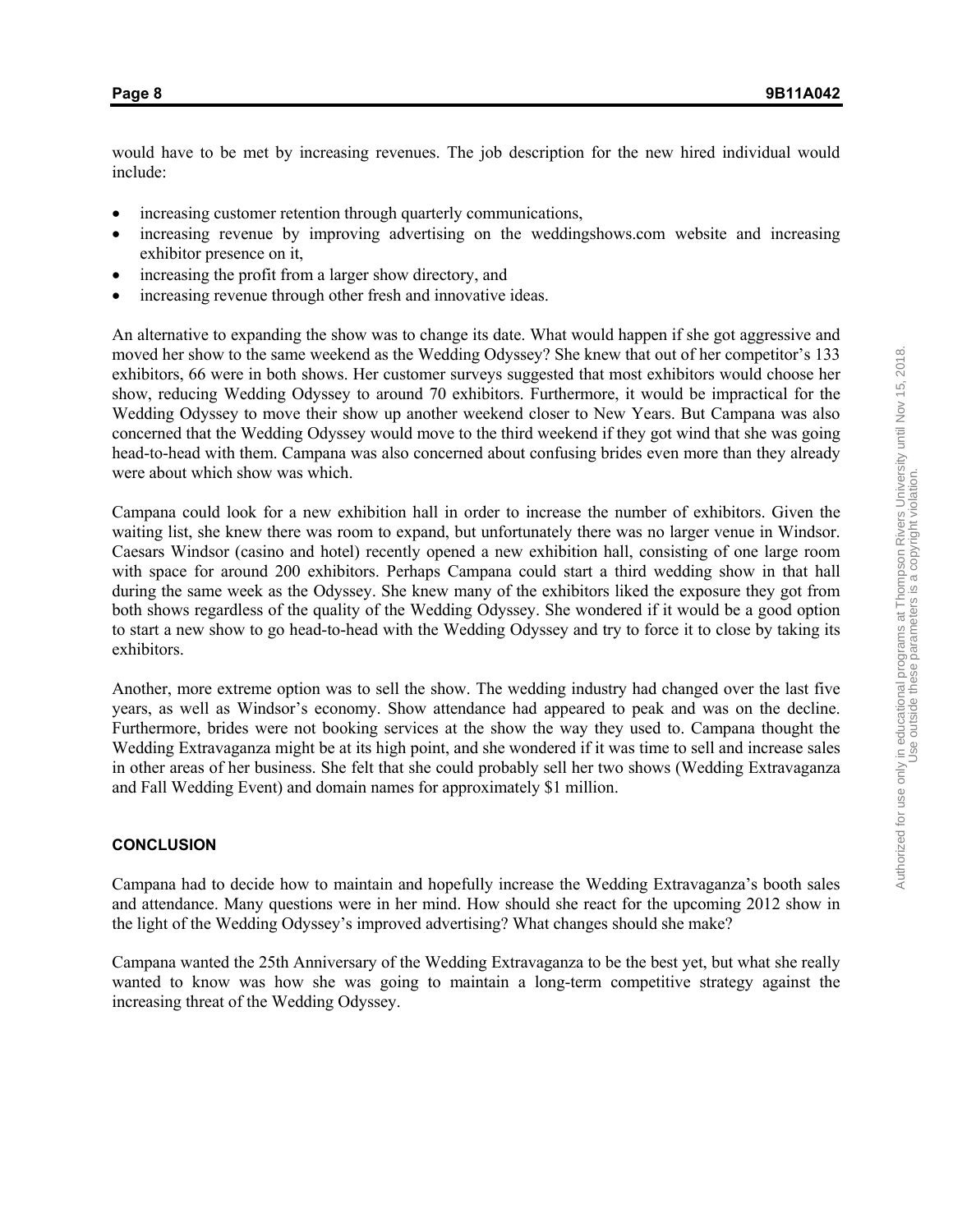#### **ANTICIPATED COSTS FOR 2011 WEDDINGS IN CANADA**

Reception Venue – \$9,572 Bridal Gown – \$1,798 Wedding Bands – \$2,718 Photographer – \$2,414 Videographer – \$1,461 Stationary – \$390 Wedding Cake – \$524 Florist/Decor – \$1,334 Transportation – \$792 Music – \$1,264 Guest Favours/Gifts – \$457 Honeymoon  $-$  \$5,287 Bridesmaid dress and shoes, about \$606 per bridesmaid

*Source: Wedding Bells Magazine, www.weddingbells.ca/results/, accessed October 7, 2011.* 

#### **Exhibit 2**

#### **MARRIAGE LICENCES ISSUED BY THE CITY OF WINDSOR**

2010 (as of September 17, 2010) – 873 2009 – 772 (note this number was affected by a six-week labour dispute in Windsor)  $2008 - 1,304$  $2007 - 1,355$ 

*Source: Susan Fitzsimmons, Supervisor, Record and Election, City of Windsor.*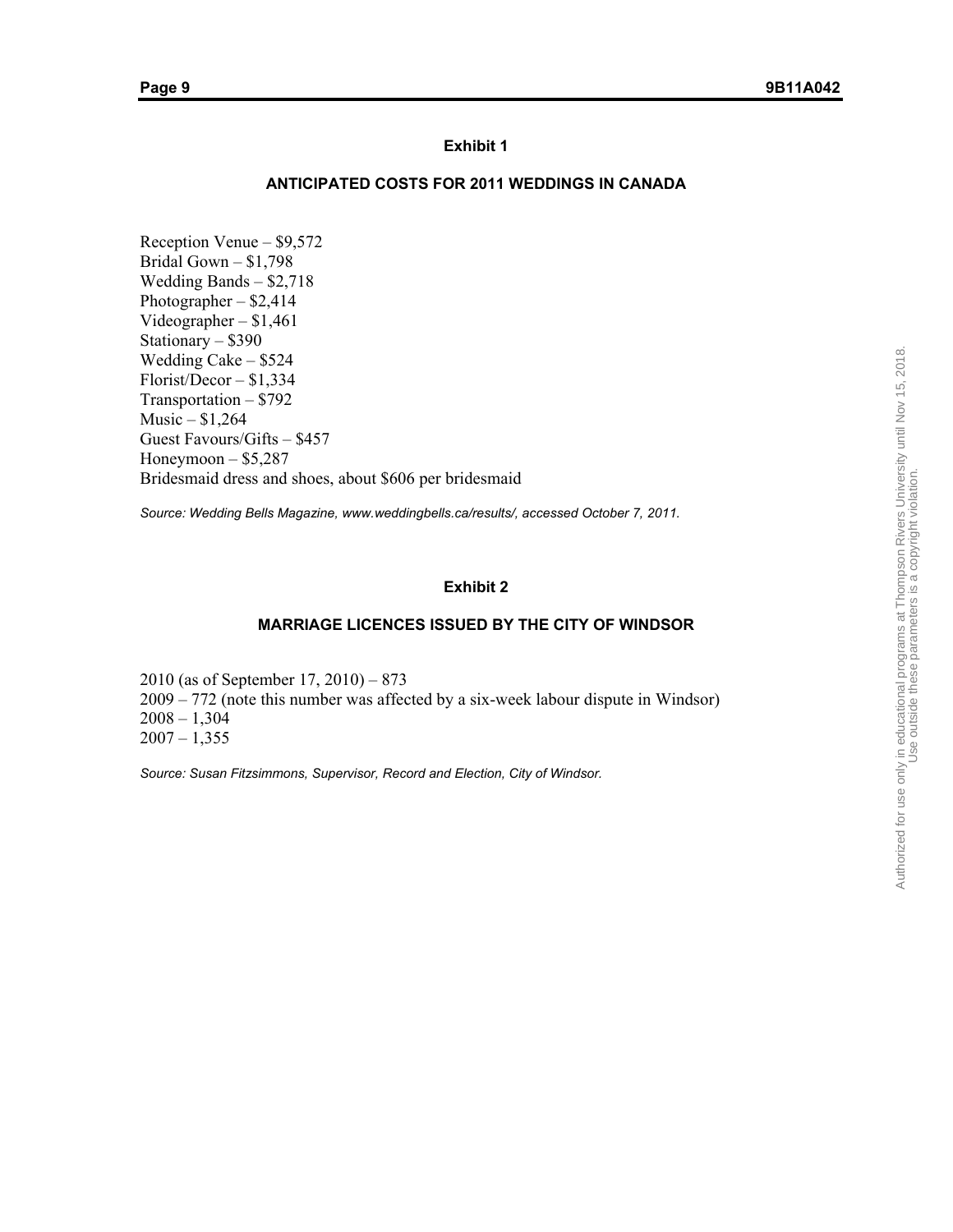# **PRIMARY SOURCES FOR FINDING WEDDING VENDORS**

|                                    | 2009 | 2010  |
|------------------------------------|------|-------|
| Bridal show or event               | 34%  | 34%   |
| Family recommendation              | 55%  | 50%   |
| Friend recommendation              | 64%  | 60%   |
| Internet search engines            | 63%  | 61%   |
| Local Internet wedding websites    | 51%  | 48%   |
| Local magazines                    | 33%  | 29%   |
| National Internet wedding websites | 35%  | 29%   |
| National magazines                 | 21%  | 18%   |
| Phone book                         | 21%  | 15%   |
| Radio                              | 5%   | $4\%$ |
| TV                                 | 9%   | $8\%$ |
| Other Sources                      | n/a  | 5%    |
|                                    |      |       |

*Source: http://theweddingreport.com, accessed May 20, 2011*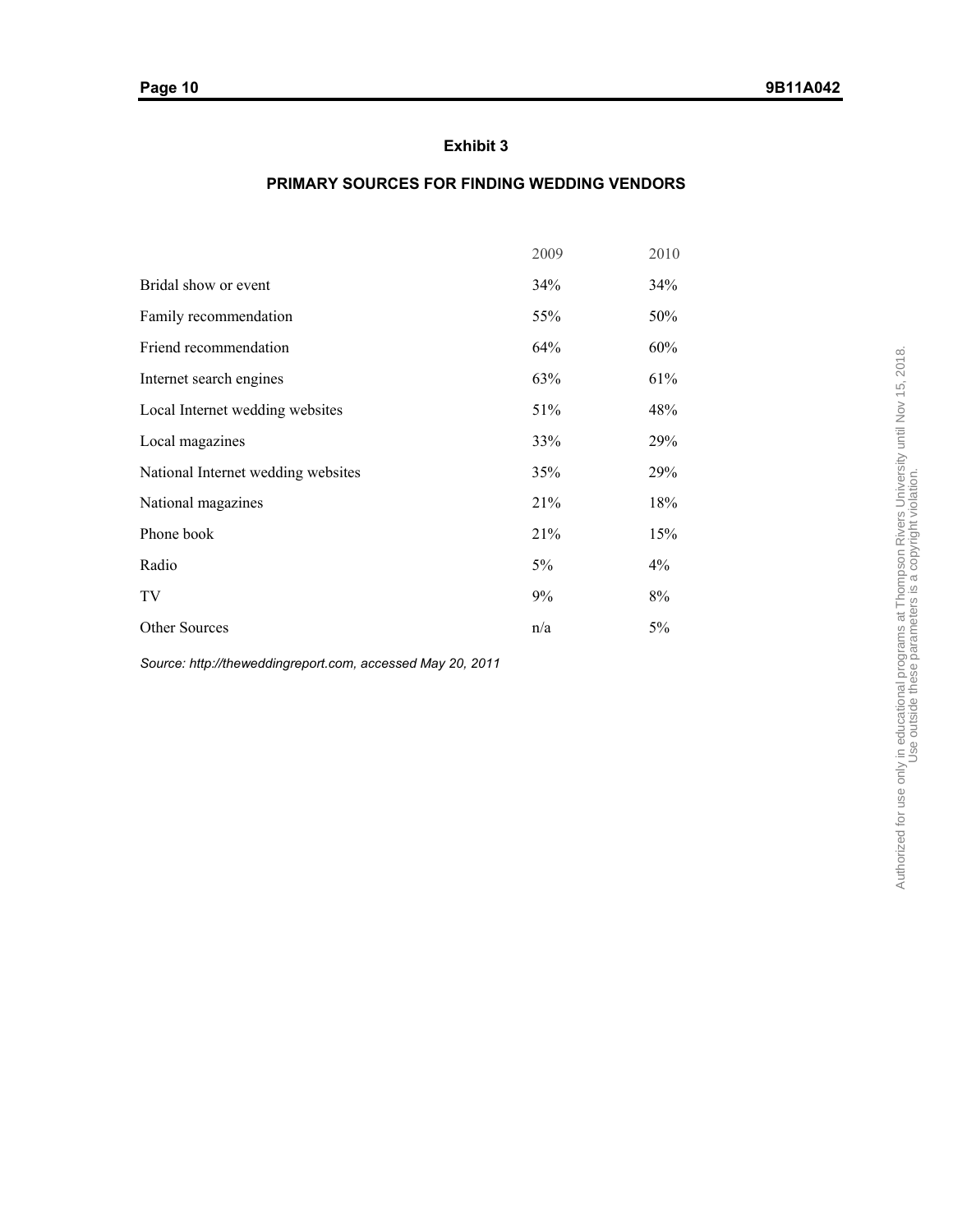# **WEDDING EXTRAVAGANZA CONSOLIDATED STATEMENT OF OPERATIONS**

|                              | 2010        | 2009          |
|------------------------------|-------------|---------------|
| <b>Show Revenues</b>         |             |               |
| Booth/service/website link   | \$127,428   | 123,657       |
| Magazine                     | 22,101,     | 20,379        |
| Attendance                   | $11,525^9$  | $10,950^{10}$ |
| <b>TOTAL REVENUE</b>         | \$161,054   | 154,986       |
| <b>Show Expenses</b>         |             |               |
| Printing                     | \$973       | 1,047         |
| Magazine production          | 7,260       | 8,925         |
| Advertising $11$             | 15,023      | 13,867        |
| Rentals                      | 20,859      | 19,677        |
| Show supplies                | 892         | 557           |
| Website costs                | 665         | 1,823         |
| Booth services <sup>12</sup> | 8,833       | 8,798         |
| Contract labour              | 4,329       | 4,340         |
| Casual labour                | 2,074       | 1,715         |
| Show insurance               | 1,710,      | $\theta$      |
| <b>TOTAL SHOW EXPENSES</b>   | \$62,618    | 60749.81      |
| <b>TOTAL PROFIT</b>          | \$98,435.06 | 94,236.63     |

*Source: Wedding Extravaganza internal files.* 

 *9 Admission was \$8, with a \$2 discount coupon available.* 

<sup>&</sup>lt;sup>10</sup> Admission was \$7, with a \$2 discount coupon available.<br><sup>11</sup> <u>The Windsor Star</u> and AM800 CKLW radio were major show sponsors, doubling the actual value of advertising.<br><sup>12</sup> This was the cost for tables, linens and cha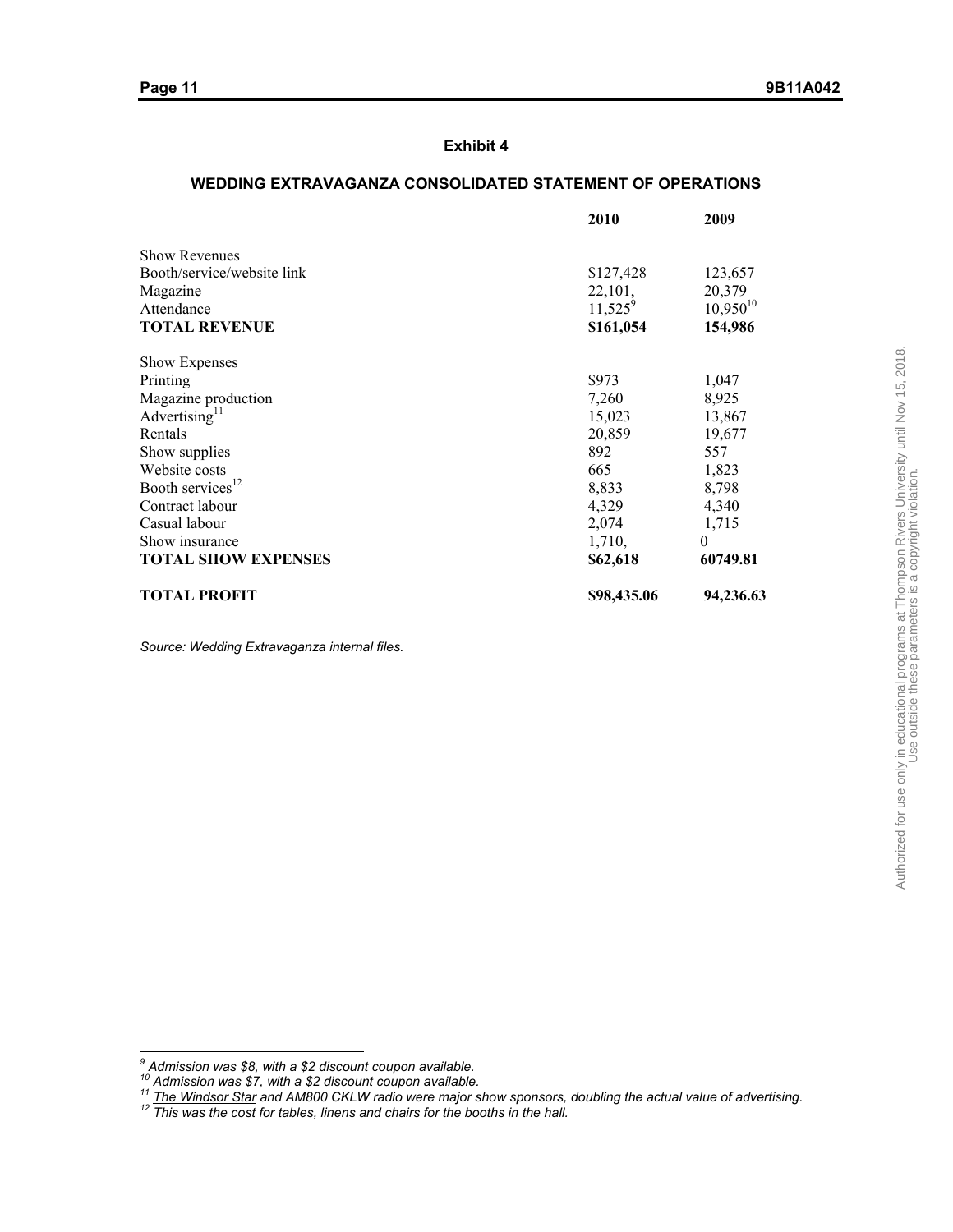# **WEDDING EXTRAVAGANZA FLOOR PLAN AND PRICING MODEL**



*Source: Wedding Extravaganza, www.weddingshows.com, accessed October 7, 2011.*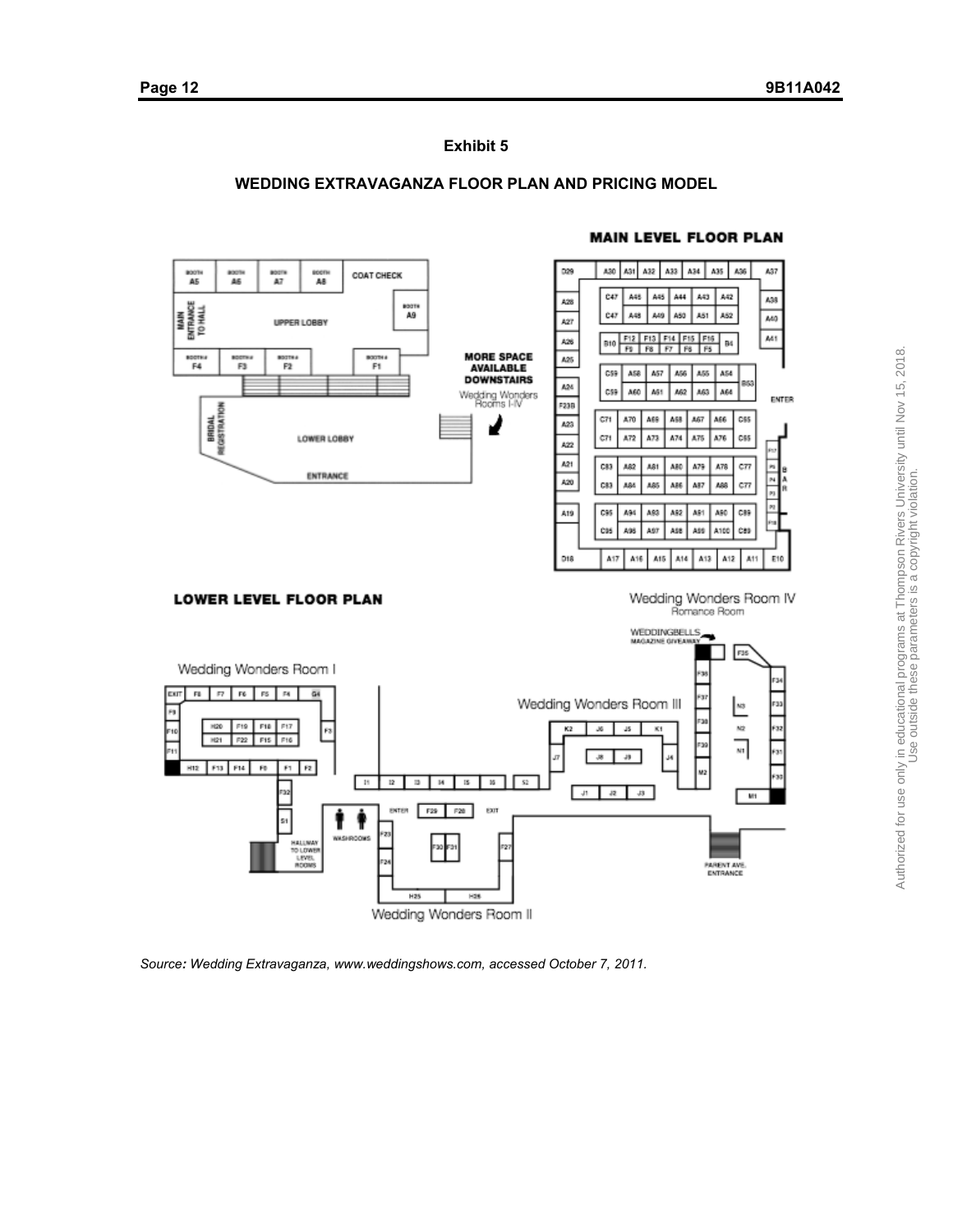# **WEDDING EXTRAVAGANZA FLOOR PLAN AND PRICING MODEL**

| <b>BOOTH RENTALS</b>      | A<br>Β<br>С<br>D<br>E<br>F<br>F/J<br>G<br>Η<br>K<br>M<br>N                                                                                                                                                        | <b>Booth</b><br><b>Booth</b><br><b>Booth</b><br><b>Booth</b><br><b>Booth</b><br><b>Booth</b><br><b>Booth</b><br><b>Booth</b><br><b>Booth</b><br><b>Booth</b><br><b>Booth</b><br><b>Booth</b><br><b>Booth</b> | $10' \times 8'$<br>Smaller End Corner Booth<br>Large End Corner Booth<br>Wraparound Corner Booth<br>$10' \times 6'$ - main hall<br>Corner Booth - lower level<br>$17' \times 6'$ - lower level<br>Wraparound Corner<br>$13' \times 6'$ - lower level<br>$6' \times 8'$ - lower level | Small Wraparound Corner Booth<br>$10' \times 6'$ - lower level/12' $\times 6'$ lower level<br>10' x 4' - lower level - Tabletop Displays |                                                                                                                                                                                                                                                                                                                                                                                                                                 | \$700.00<br>\$1200.00<br>\$1550.00<br>\$1600.00<br>\$900.00<br>\$675.00<br>\$650.00<br>\$875.00<br>\$700.00<br>\$550.00<br>\$675.00<br>\$650.00<br>\$500.00 |
|---------------------------|-------------------------------------------------------------------------------------------------------------------------------------------------------------------------------------------------------------------|--------------------------------------------------------------------------------------------------------------------------------------------------------------------------------------------------------------|--------------------------------------------------------------------------------------------------------------------------------------------------------------------------------------------------------------------------------------------------------------------------------------|------------------------------------------------------------------------------------------------------------------------------------------|---------------------------------------------------------------------------------------------------------------------------------------------------------------------------------------------------------------------------------------------------------------------------------------------------------------------------------------------------------------------------------------------------------------------------------|-------------------------------------------------------------------------------------------------------------------------------------------------------------|
|                           | S<br>P                                                                                                                                                                                                            | <b>Booth</b><br><b>Booth</b>                                                                                                                                                                                 | Special Booth - Non Profit<br>$6' \times 6'$ - One time trial booth                                                                                                                                                                                                                  |                                                                                                                                          |                                                                                                                                                                                                                                                                                                                                                                                                                                 | \$300.00<br>\$475.00                                                                                                                                        |
| <b>EXHIBITOR SERVICES</b> | 1000 Watt Electrical\$40.00<br>Carpet 10 ft. by 8 ft\$50.00<br>Cocktail Tables \$20.00<br>Set of Spotlights \$35.00<br>Skirted and Covered Table\$35.00 (available in 8', 6', 4' lengths or 48", 60", 72" rounds) |                                                                                                                                                                                                              |                                                                                                                                                                                                                                                                                      |                                                                                                                                          |                                                                                                                                                                                                                                                                                                                                                                                                                                 |                                                                                                                                                             |
|                           |                                                                                                                                                                                                                   |                                                                                                                                                                                                              | Black & White                                                                                                                                                                                                                                                                        | <b>Full Colour</b>                                                                                                                       |                                                                                                                                                                                                                                                                                                                                                                                                                                 | Ad prices include all set up and typesetting of ad. Special                                                                                                 |
| <b>AD PRICES</b>          | 1/4 Page<br>$1/2$ Page<br>Full Page                                                                                                                                                                               | <b>Inside Cover</b><br><b>Outside Cover</b>                                                                                                                                                                  | \$275.00<br>\$425.00<br>\$700.00                                                                                                                                                                                                                                                     | \$400.00<br>\$550.00<br>\$900.00<br>\$1000.00<br>\$1100.00                                                                               | artwork will be quoted on a per job basis. Only those<br>business participating as an exhibitor in the show will be<br>allowed to advertise in this directory. 10% discount on ads<br>will be given if ad is booked upon signing of the booth rental<br>contract and before November 1, 2011. Ad information must<br>be in to our office by November 1, 2011. Final proofs must<br>be approved no later than December 15, 2011. |                                                                                                                                                             |

*Source: Wedding Extravaganza website, www.weddingshows.com, accessed October 7, 2011.*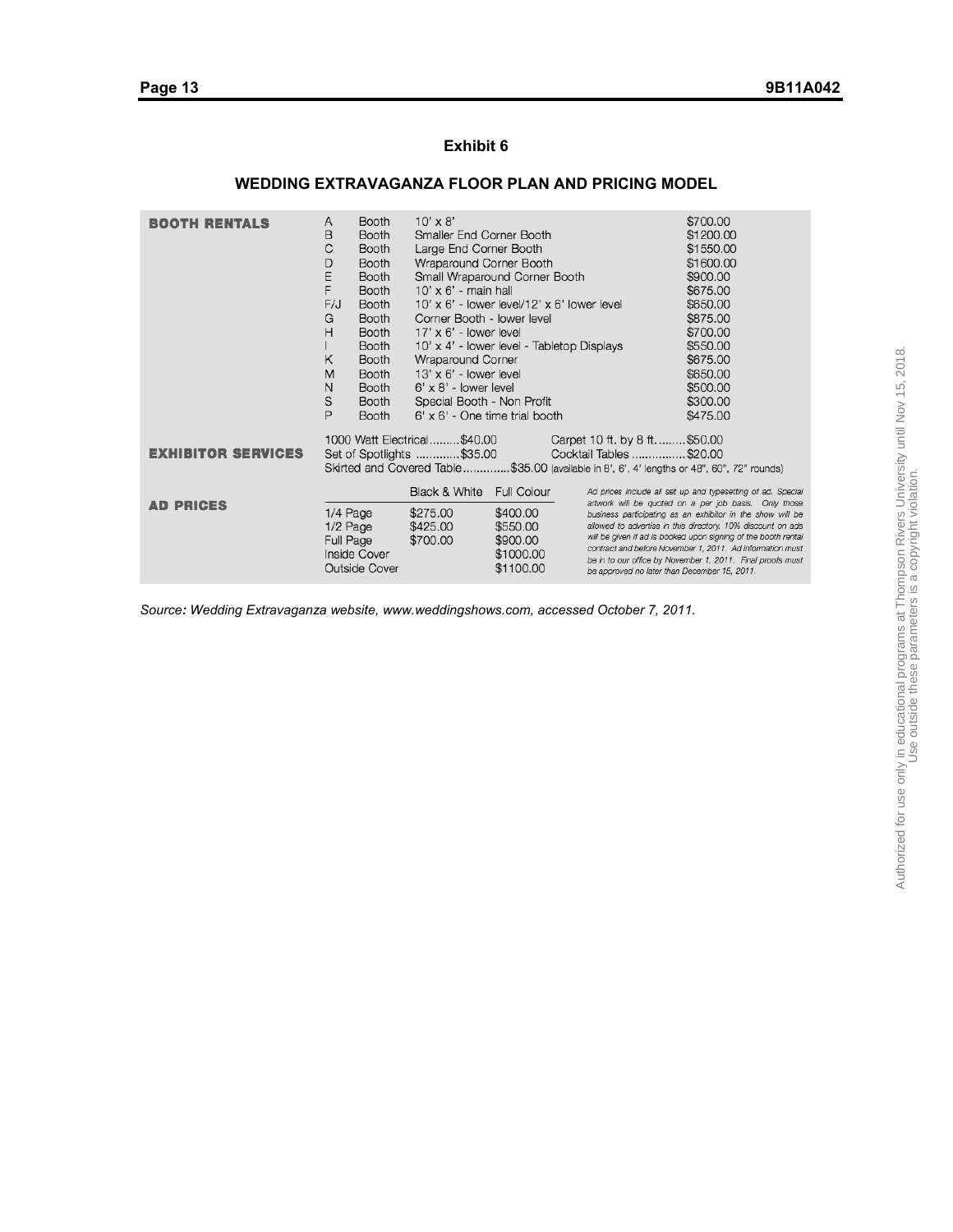

#### **WEDDING ODYSSEY FLOOR PLAN AND PRICING**

*Source: Wedding Odyssey website, www.weddingodyssey.ca, accessed May 20 2011*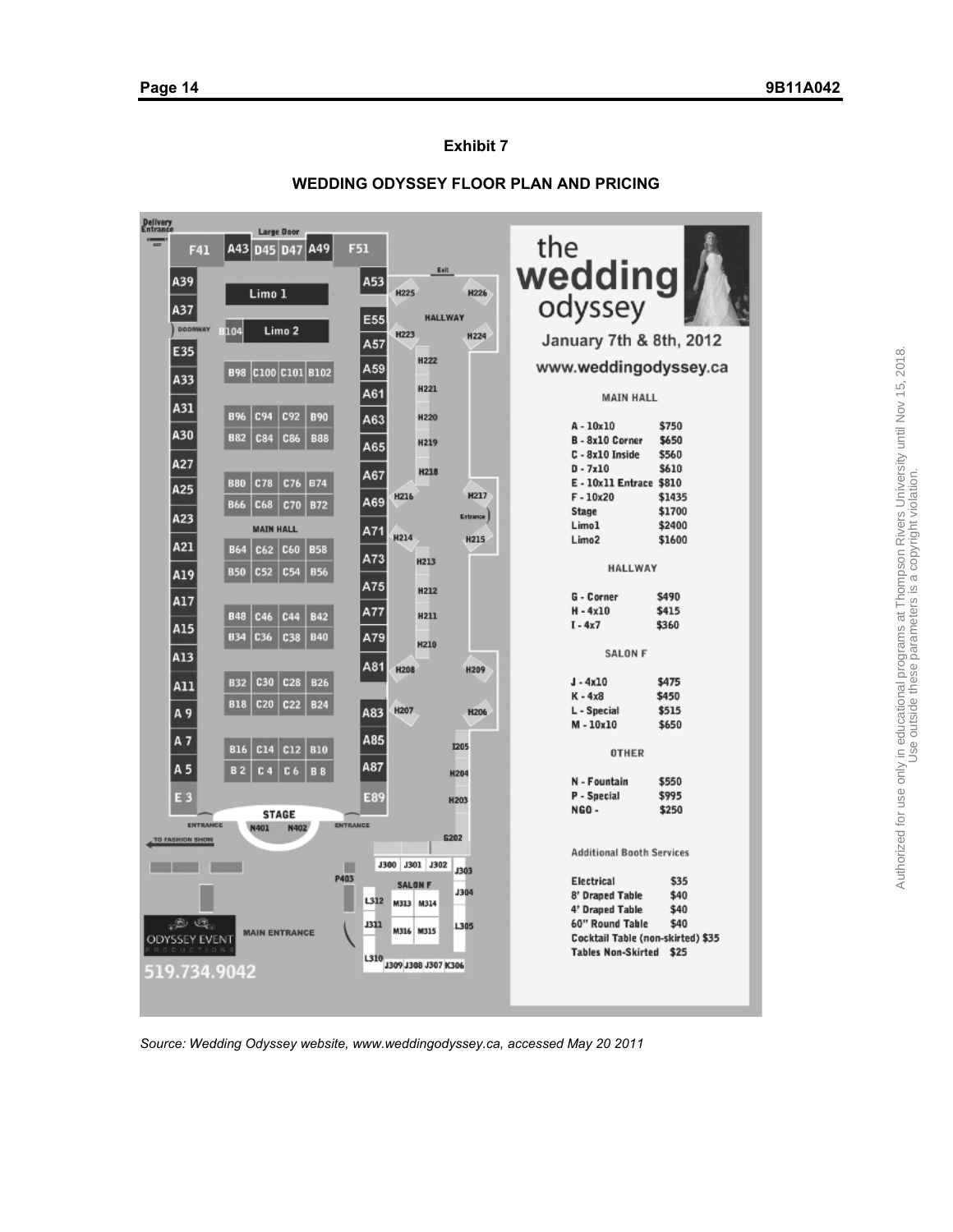# **WEDDING EXTRAVAGANZA AND WEDDING ODYSSEY POSTCARD COMPARISON**



۰